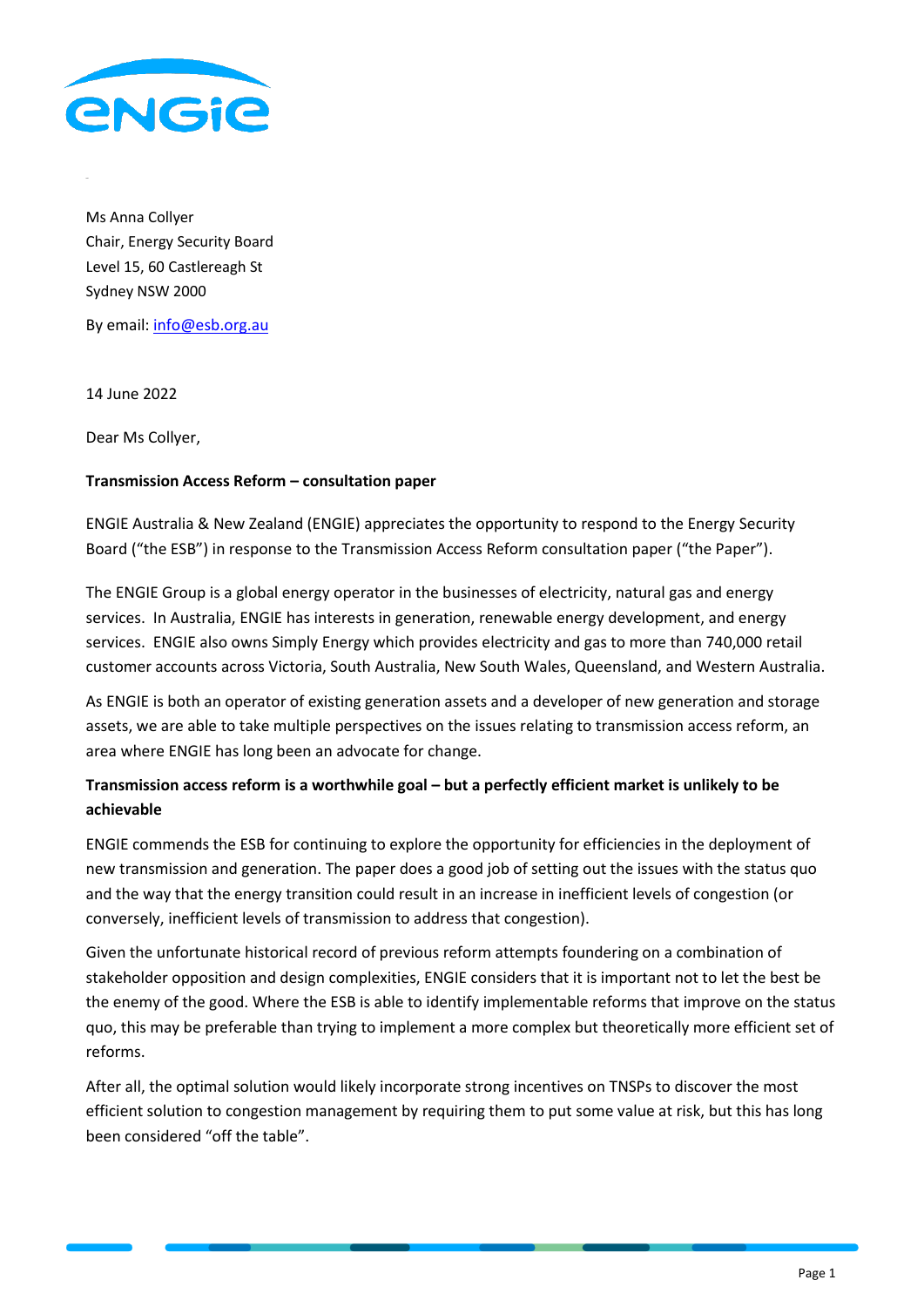ENGIE considers the fact that a range of alternative approaches have been proposed to be a positive sign that the ESB has effectively signalled that reform is necessary and so stakeholders have engaged constructively with the issues. Leveraging off this input makes it more likely that the eventual selection of reforms is broadly acceptable to stakeholders.

To this end, ENGIE does not have a preferred option at this stage, but rather offers some comments pertaining to the access models under consideration.

ENGIE agrees with much of the analysis in the Paper regarding the issues of inefficient locational decisions and operational congestion management. The ESB's approach of separating investment and operational timeframes with a view to implementing one model to address each of these is a pragmatic approach that avoids getting bogged down in trying to specify a single model that will address all access and congestion issues. Implementing one model for each timeframe assists in mitigating the risks and limitations with any one individual model.

#### **Investment timeframe models**

## **Congestion zones with connection fees**

This option appears to be a pragmatic approach to providing some investment-timeframe signal for more efficient connection location decisions than under the status quo. ENGIE is supportive of further development of the information features mentioned such as Transmission Statement of Opportunities, a traffic light system and/or state-based planning documents. These would appear to be no-regrets reforms.

The development of the connection fee schedule to serve as a financial incentive for locational decisions will need careful development in order to send effective signals. A consistent methodology across the NEM would minimise distortion of such signals, but ENGIE notes that this may be challenging to achieve in practice, both due to the potential for jurisdictional policy to over-ride a NEM-wide framework, but also if different parties are designing the connection fee schedule for different zones.

The TNSPs are likely to have the best information about connecting to their own network. In jurisdictions where REZs may be built on a contestable basis, then presumably the winner of the REZ tender will be best placed to design the connection fee schedule. Of course, assigning this task to AEMO would assist with harmonisation, but AEMO is likely to seek relevant information from TNSPs in any case. In line with the comments above about implementing what is feasible, lack of consistency is not fatal to the utility of this model.

In principle a more complex but more accurate fee schedule will better meet the goals of access reform as set out in the Paper, providing it is not so complex that generation proponents see it as a "black box" that results in fees whose logic cannot be understood by the proponents. Proponents ought to be able to understand the drivers of the fees so they can make a high-level estimate of the likely fee when selecting locations and of course it is critical that they know the actual fee before making a financial commitment to the project, since it could be a material component of the overall project cost.

The revenues this approach raise should be used to offset transmission use of system (TUoS) charges borne by customers.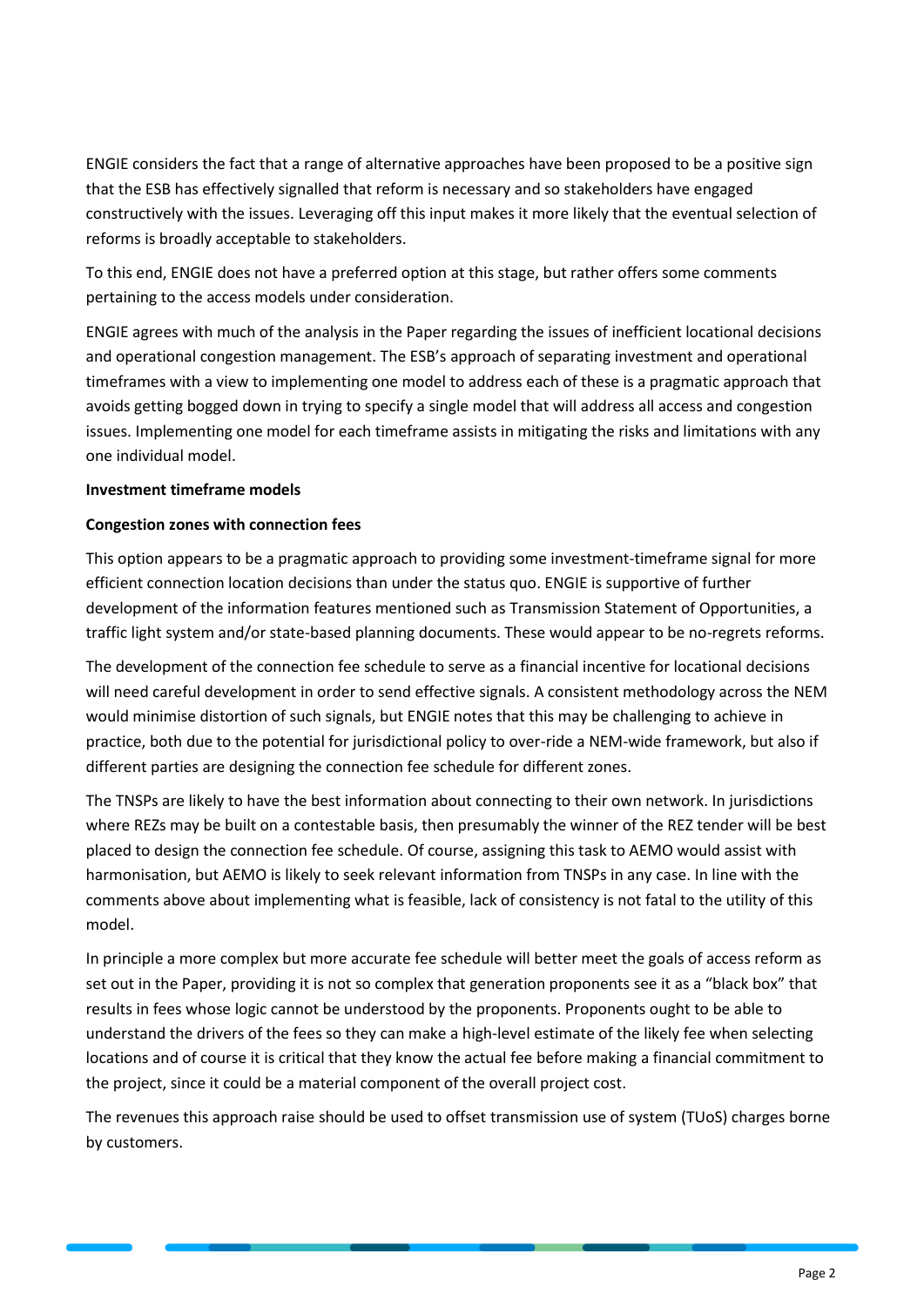#### **Transmission queue**

This approach will need to be carefully designed in order to minimise incentives for gaming the rules around when a prospective generator qualifies for the queue. The suggestion that generation projects in the queue must be built within a certain timeframe is useful but unlikely to be sufficient in this regard. It's also unclear how outcomes could or should be adjusted if a generator near the front of the queue does not get built within the timeframe.

The queue could also be counterproductive to the extent the expression of interest (EOI) processes and then the auction as required together result in a slower connection timeframe. The NSW REZ EOIs carried out to date have indicated a high level of interest in connecting to the REZ and suggest that an auction will be required in most cases. The Paper's reference to "minimum eligibility thresholds" for the EOI process suggests that a *second* EOI process may need to be carried out. As noted above, if jurisdictions adopted different eligibility thresholds this would distort relative signals between jurisdictions.

As with the congestion zones model, surplus revenues should be used to offset TUoS charges. ENGIE does not support the alternative suggestion of hypothecating such revenues to fund other initiatives, as there is likely to be a mismatch between the efficient level of revenues and the efficient costs required to achieve the other initiatives.

ENGIE sees no fundamental reason why queue positions should not be tradeable. This should, in principle, improve the allocative efficiency of the model. However, frequent queue position trades may indicate gaming of the mechanism and so trading outcomes should be monitored.

#### **Operational timeframe models**

ENGIE notes that previous operational timeframe models, such as locational marginal pricing, have proven highly unpopular with many stakeholders and owners of current and prospective generation in particular. While the views of this group of stakeholders should not be determinative, their views are indicative that investors appear to prefer volume risk (i.e., the risk of being constrained off) over price risk (e.g., LMP). While MLFs have an impact on prices, they at least only change annually, and don't undermine hedging strategies.

Given these concerns, the ESB should think very carefully about the risks of imposing a mandatory congestion pricing model on the market, such as the congestion management model (CMM) with universal rebates. If risks around the level of rebates a generator receives are not considered hedgeable, it could inhibit investment confidence in the NEM.

With this in mind, the congestion relief market (CRM) may prove more palatable to the market because participants can choose whether or not to participate. If participation becomes widespread, this will usefully inform future debate about access models, as the value to participants of managing congestion will become clearer. Nonetheless, ENGIE has concerns about the overall value of this model.

In the case of both the models under consideration, there is a concern around out of merit generators benefiting from a flow of congestion payments. However, the potential solutions are themselves problematic. As the Paper sets out, using bids to screen out recipients re-introduces the disorderly bidding